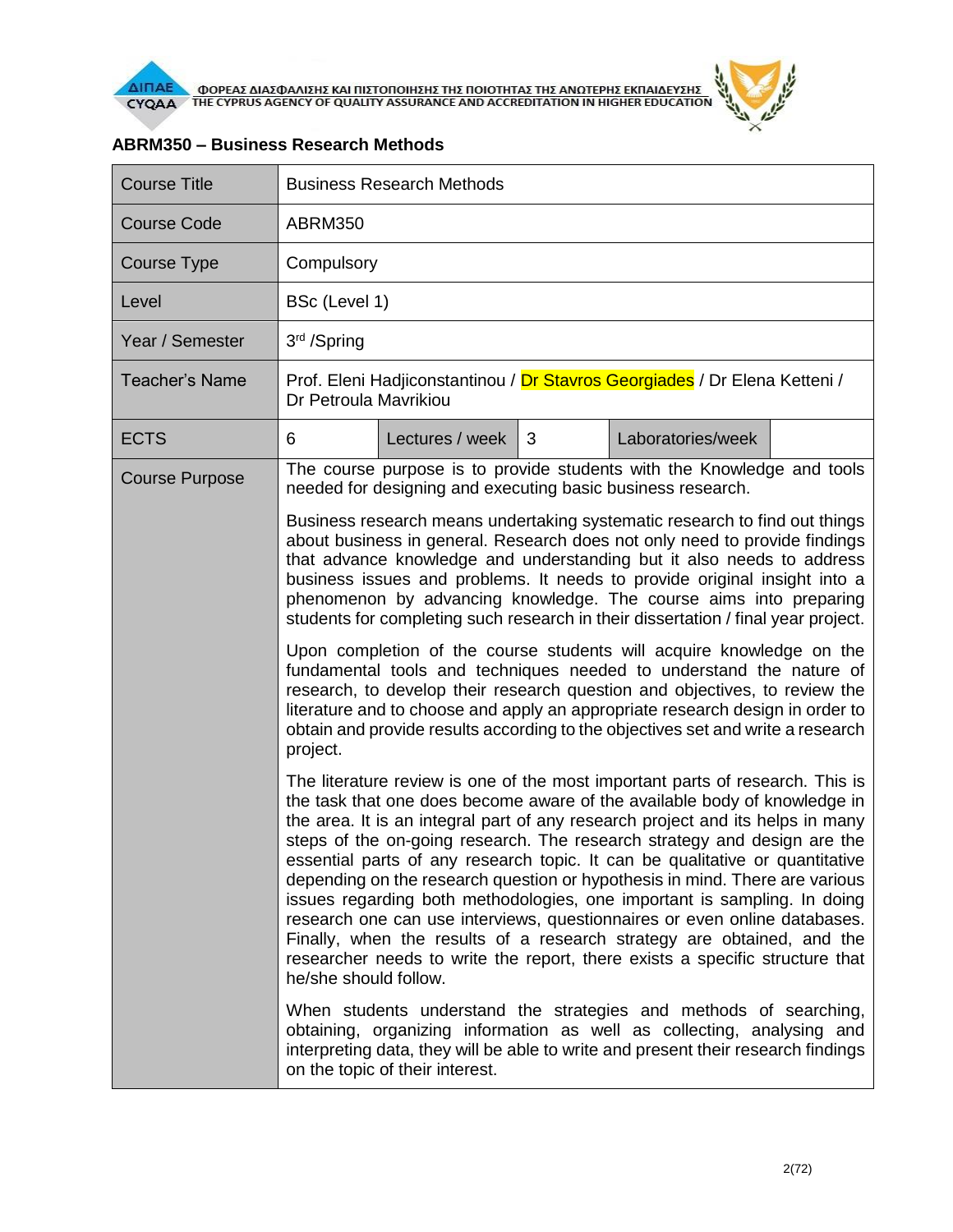| Learning              | By the end of the course, the students will be able to:                                                                                                                                                                                                                                                                                                                                                                                                                                                                                                                                                                                                                                                                                                                                                                                                                                                                                                                                                                 |               |      |  |  |  |
|-----------------------|-------------------------------------------------------------------------------------------------------------------------------------------------------------------------------------------------------------------------------------------------------------------------------------------------------------------------------------------------------------------------------------------------------------------------------------------------------------------------------------------------------------------------------------------------------------------------------------------------------------------------------------------------------------------------------------------------------------------------------------------------------------------------------------------------------------------------------------------------------------------------------------------------------------------------------------------------------------------------------------------------------------------------|---------------|------|--|--|--|
| <b>Outcomes</b>       | Explaining and understanding the need for, and methods to search<br>for, extract, and synthesize information in a particular subject and<br>topic area.<br>Obtaining and evaluating information from a variety of sources<br>$\bullet$<br>including primary and secondary data and appraising information<br>sources on the basis of quality and reliability<br>Formulating and clarifying their research topic and objectives<br>$\bullet$<br>Explaining the different methods for collecting data (qualitative and<br>$\bullet$<br>quantitative)<br>Considering different research strategies based on their research<br>٠<br>project and objectives<br>Applying data collection through interviews and evaluating the data<br>$\bullet$<br>obtained<br>Collecting, entering and analysing quantitative data and interpreting<br>$\bullet$<br>results using the IBM SPSS software<br>Writing and orally presenting a research project                                                                                 |               |      |  |  |  |
| Prerequisites         | AMAT210                                                                                                                                                                                                                                                                                                                                                                                                                                                                                                                                                                                                                                                                                                                                                                                                                                                                                                                                                                                                                 | Co-requisites | None |  |  |  |
| <b>Course Content</b> | <b>Nature of Business Research and the Research Process</b><br>Selecting a research topic<br>Attributes of a good research topic<br>Generate Research ideas<br>Refining and turning research ideas into research projects<br><b>Critically Reviewing the Literature</b><br>Content and structure of critical review<br>Literature sources available<br>Planning obtaining evaluating and recording the literature<br><b>Research Strategy</b><br>Different research strategies – qualitative and quantitative research<br>Problems and strategies to gain access<br>Use contacts, overcome concerns, benefits to the organization<br><b>Selecting samples</b><br>Probability and Non- probability sampling<br>Data Collection using Interviews<br>Types of interviews<br>Situations favouring qualitative research interviews<br>Way to conduct interviews<br>Data Collection using Questionnaires<br>When to use questionnaires, different types and choices<br>Designing the questionnaire<br>Types of questions used |               |      |  |  |  |

 $\theta$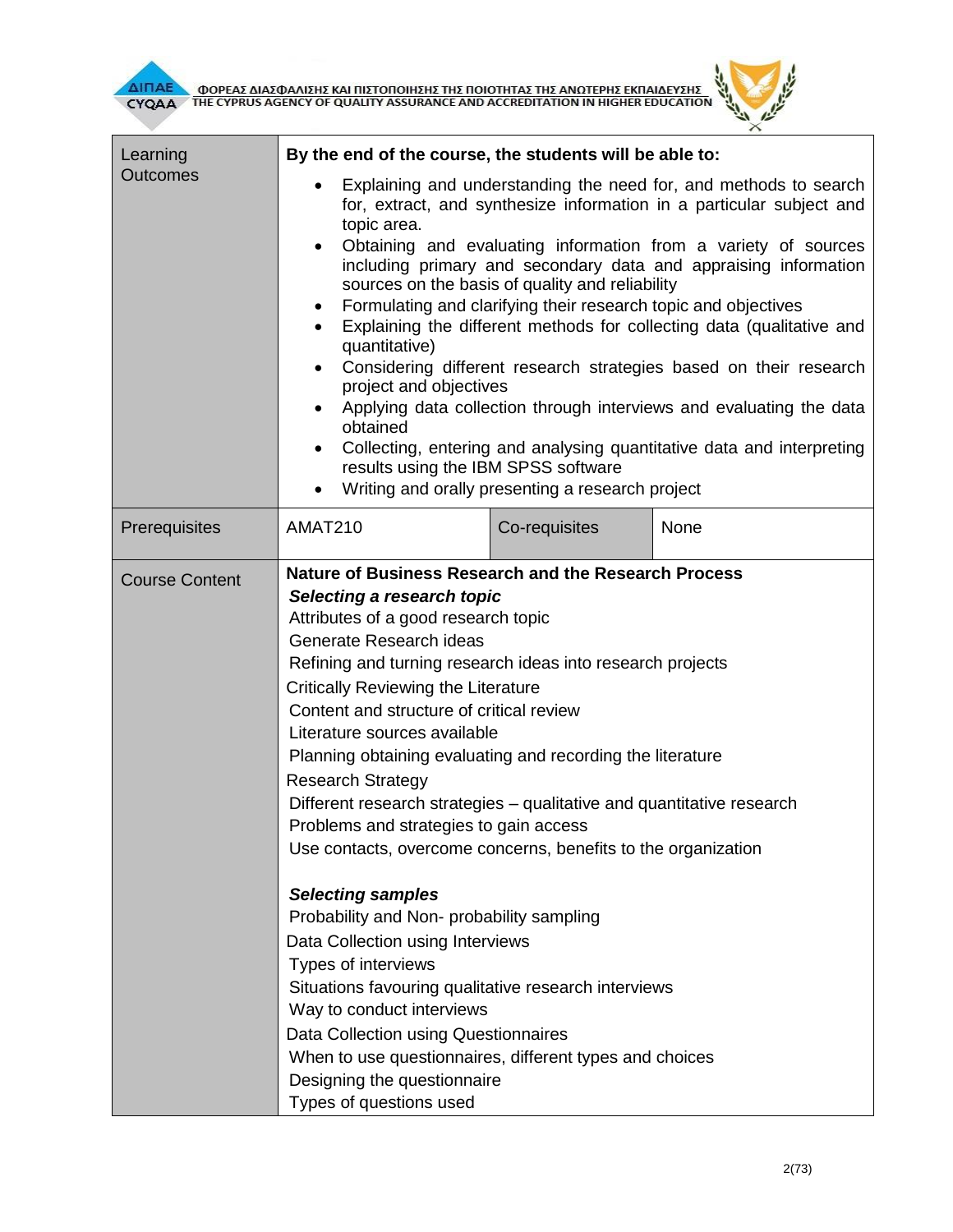

**AITIAE OPEAE AIAZOANIZHE KAI TIIZTOTIOIHEHE THE TOIOTHTAE THE ANOTEPHE EKTIAIAEYEHE** 



|                         | Pilot testing and assessing validity<br>Data Collection using online databases<br>Data collection of secondary online data such as Eurostat, World Bank,<br>organizations and Statistical services<br><b>Analysing Qualitative Data</b><br>Recognizing relationships and developing categories<br>Developing and testing hypotheses to reach conclusions<br><b>Ethical Issues</b><br>Ethics in data collection<br>Ethics related to the analysis and reporting stages                                                                                                                          |
|-------------------------|------------------------------------------------------------------------------------------------------------------------------------------------------------------------------------------------------------------------------------------------------------------------------------------------------------------------------------------------------------------------------------------------------------------------------------------------------------------------------------------------------------------------------------------------------------------------------------------------|
|                         | <b>Analysing Quantitative Data</b><br>Using the software Package IBM SPSS. Entering data, and variable<br>description. Analysing, exploring and presenting results. The concept of<br>significance                                                                                                                                                                                                                                                                                                                                                                                             |
|                         | Data analysis for one variable<br>Descriptive and inferential data analysis. Hypothesis testing for one variable.                                                                                                                                                                                                                                                                                                                                                                                                                                                                              |
|                         | Analysis of two variables and testing for relationships<br>T-tests, ANOVA, Chi square test, Correlation<br>Simple and Multiple Regression. Extensions<br>Writing and Presenting the Project repost<br>Structuring a project<br>Developing an appropriate writing style<br>Organising small reports                                                                                                                                                                                                                                                                                             |
| Teaching<br>Methodology | The teaching method includes: lectures, discussions, presentations, and lab<br>exercises.<br>The course is structured around lectures relating to the way a research project<br>is chosen and structured, focusing on quantitative methods of research.<br>Students are encouraged to participate in discussions and assignments<br>aiming to help them produce and write reports. The reports are discussed<br>during the class ensuring that all students receive feedback. Part of this<br>course is given in computer labs to ensure that students are becoming familiar<br>with IBM SPSS. |
| <b>Bibliography</b>     | (a) Saunders, M., P. Lewis and A. Thornhill (2016). Research Methods<br>for Business Students, 7th Edition, Prentice Hall,                                                                                                                                                                                                                                                                                                                                                                                                                                                                     |
|                         | (b) Cohen, L., Morrison, K. and M., Lawrence (2011). Research Methods<br>in Education. Routledge<br>(c) Bryman, A. and Bell, E. (2015). Business Research Methods Fourth<br>Edition, Oxford, Oxford University Press.<br>(d) Wilson, J. (2014). Essentials of Business Research: A Guide to Doing<br>Your Research Project Second Edition, London, Sage.<br>(e) Landau S., Everitt, B. S., (2004). A hand book of statistical Analyses<br>using SPSS, Chapman and Hall/CRC Publications.                                                                                                       |